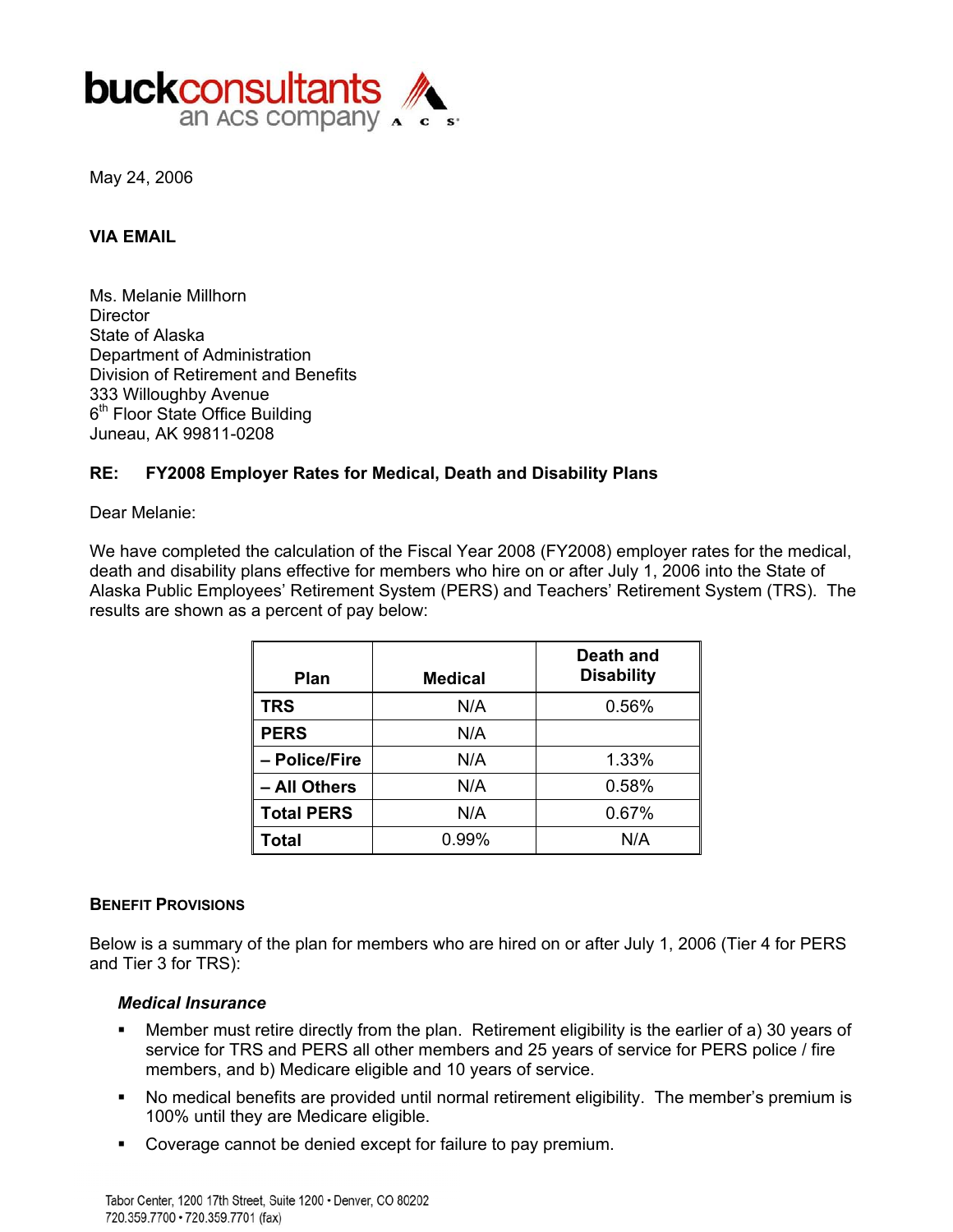**The Medicare-eligible premium will be based on the member's years of service. The** percentage of premium paid by the member is as follows:

| <b>Years of Service</b> | <b>Percent of Premium Paid by Member</b> |
|-------------------------|------------------------------------------|
| Less than 15 years      | 30%                                      |
| $15 - 19$               | 25%                                      |
| $20 - 24$               | 20%                                      |
| $25 - 29$               | 15%                                      |
| 30 years or more        | 10%                                      |

## *Occupational Disability*

- Benefit is 40% of salary.
- **There is no increase in the benefit after commencement.**
- Member earns service while on occupational disability.
- Benefits cease when the member becomes eligible for normal retirement at Medicare-eligible age and 10 years of service, or
	- $\circ$  For PERS, at any age with 25 years of service for peace officers and firefighters or with 30 years of service for all others.
	- $\circ$  For TRS, at any age with 30 years of service.
- **Police / Fire members may select the defined contribution account or the monthly benefit** payable as if they were retiring under Tier 3 (service continues during disability, final average salary is as of date of disability).
- No medical benefits are provided until normal retirement eligibility. The member's premium is 100% until they are Medicare eligible. Medicare-eligible premiums follow the service-based schedule above.

# *Occupational Death*

- Benefit is 50% of salary for peace officers and firefighters and 40% of salary for all other PERS and TRS members.
- There is no increase in the benefit after commencement.
- Benefits cease when the member would have become eligible for normal retirement.
- No medical benefits are provided until the member would have been eligible for normal retirement. The surviving spouse's premium is 100% until the member would have been Medicare eligible. Medicare-eligible premiums follow the service-based schedule above.

## **ASSUMPTIONS, DATA AND METHODS**

The calculations were based on the June 30, 2005 valuation data, methods, and assumptions unless otherwise indicated below:

We used only Tier 3 members under PERS and Tier 2 members under TRS for the study.